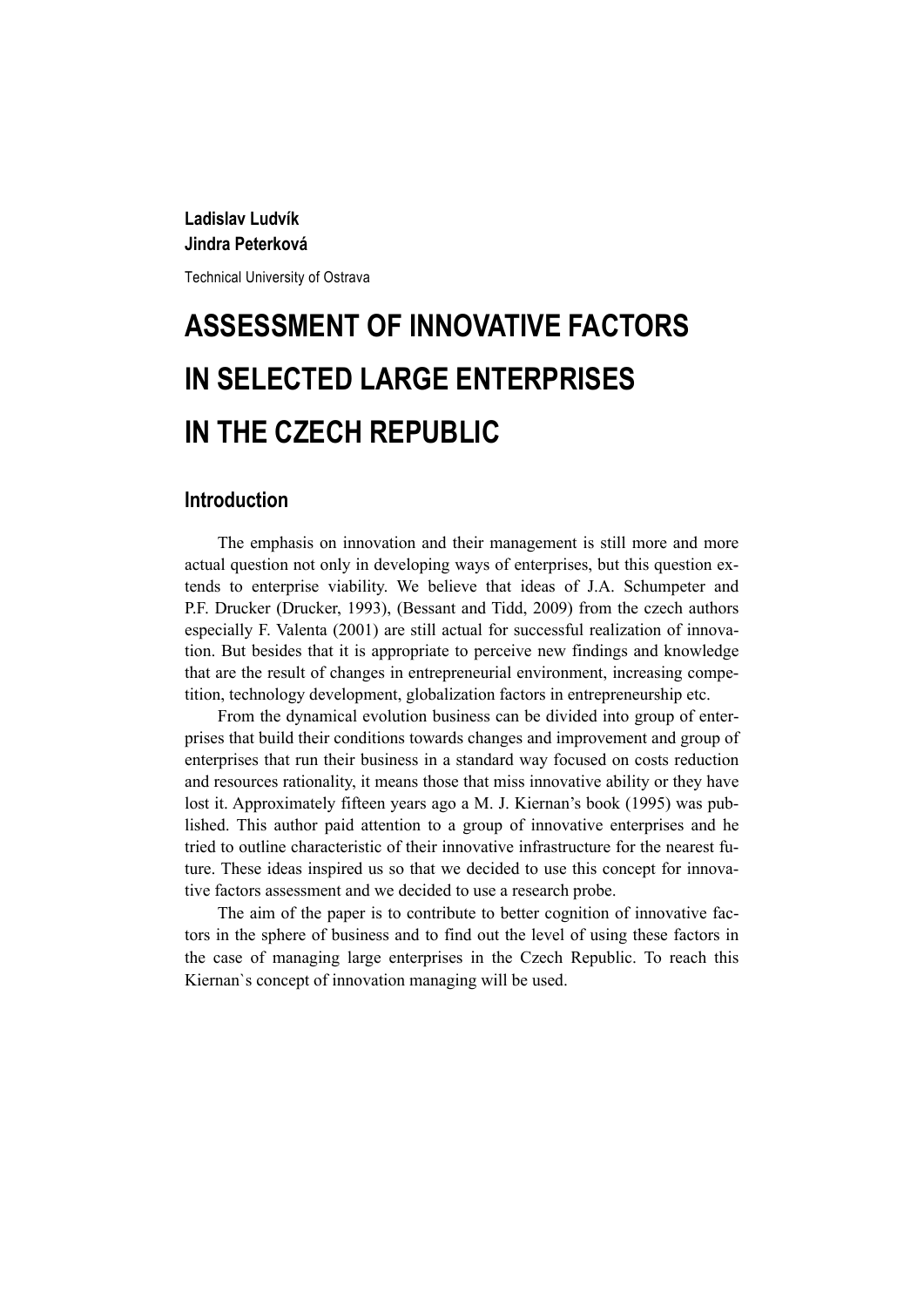# **1. Research probe methodology**

#### **1.1. Kiernan's concept**

Kiernan points out these aspects of enterprise value potential that are usually missing or are only marginally detected in common enterprise balances. These aspects can finally decide on the ability of creating real and sustainable value for business. Kiernan's concept is focused on so called intellectual corporate base of the corporation. Intellectual capital is divided into three parts: human, stakeholder capital, and structural capital. This author deals with the question of finding and using intellectual corporate potential. He recommends focusing on innovative infrastructure that can help to enlarge innovative corporate base and overcome existing barriers. Kiernan worked out totally 11 commandments that should lead to development of innovative infrastructure and thus intellectual capital corporate base (see table 1, column 2).

Kiernan (1995) describes the commandments in more detail and demonstrates it in examples of corporations. He comes out of American environment. But corporations are chosen from approximately 20 countries and wide range of branches.

#### **1.2. Operationalization**

Our intention was to convert Kiernan's descriptive concept into usable form, it means if possible to draft empirically observable and measureable factors in business practice. We have faced very important methodological task to identify and to settle number of factors for particular Kiernan's criteria. Finally we have chosen an easy approach. Each commandment will be represented by one or maximum 2 factors – see table 1 – column 3 – assessed factors.

Table 1

| Serial           | Kiernan's concept                                           | Operationalization                                     |                                                                                   |                          |  |  |  |
|------------------|-------------------------------------------------------------|--------------------------------------------------------|-----------------------------------------------------------------------------------|--------------------------|--|--|--|
| number           | Commandments                                                | Assessed factors<br>(abilities)                        | Measurable<br>field                                                               | Way<br>of measurement    |  |  |  |
|                  |                                                             |                                                        |                                                                                   |                          |  |  |  |
| 1.               | They do not follow<br>the rules prevailing in your<br>field | Establishment/<br>development of the<br>business field | Business effect on<br>the field in the last<br>3-5 years                          | <b>Oualitative</b> scale |  |  |  |
| $\overline{2}$ . | Get innovative, or get<br>dead!                             | Innovative products<br>or services                     | The share of revenues<br>from products and<br>services, not older<br>than 4 years | The percentage scale     |  |  |  |

Operationalization of Kiernan's concept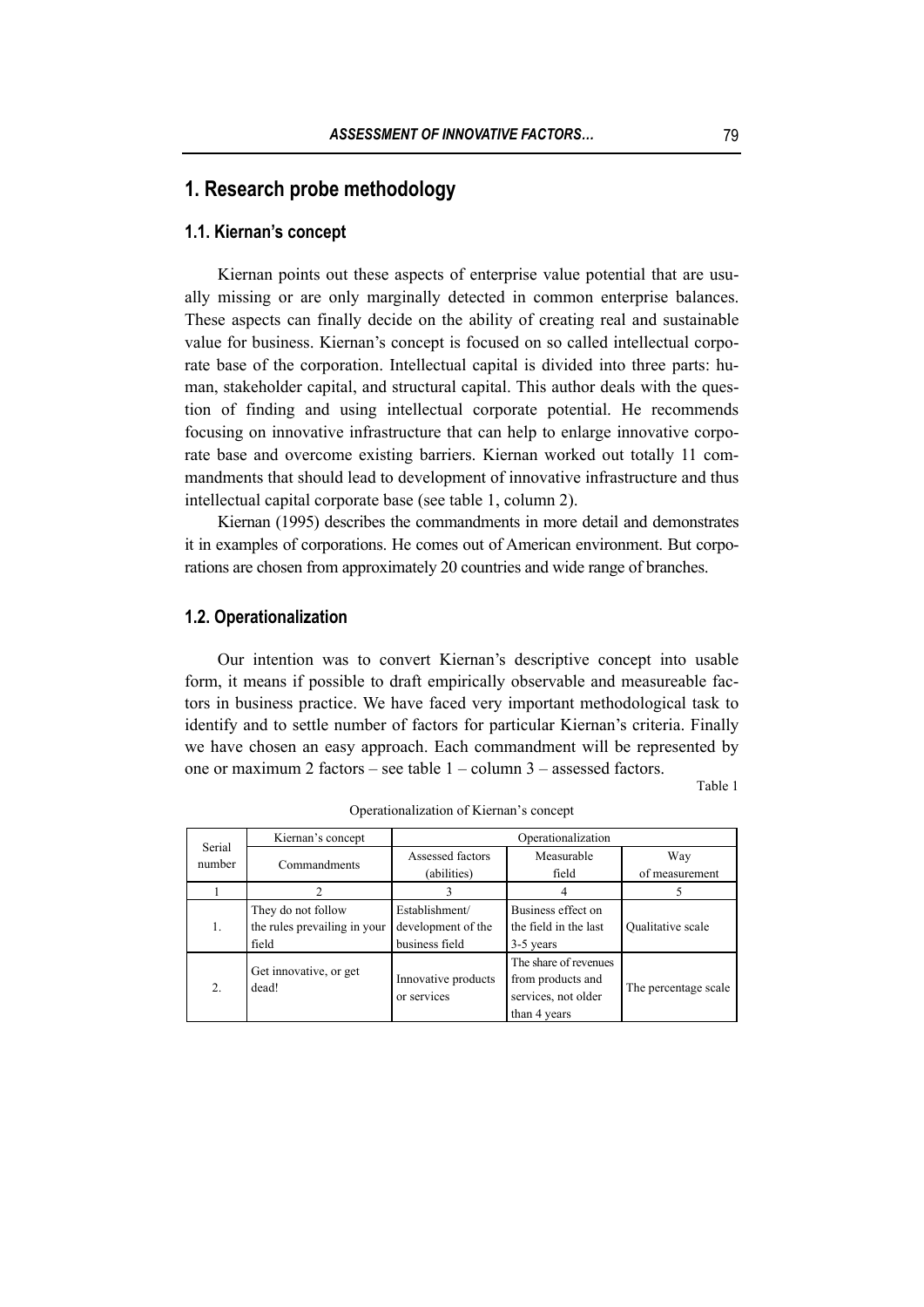| 1              | $\mathfrak{D}$                                                               | 3                                                                                                                                                                                 | 4                                                                          | 5                                                         |  |
|----------------|------------------------------------------------------------------------------|-----------------------------------------------------------------------------------------------------------------------------------------------------------------------------------|----------------------------------------------------------------------------|-----------------------------------------------------------|--|
| 3 <sub>1</sub> | Explore your business,<br>find hidden assets and<br>Make the most of them    | Development project                                                                                                                                                               | Number of active<br>projects                                               | Qualitative scale                                         |  |
| 4 <sub>1</sub> | Focus on speed and agility                                                   | The effect of the<br>external environment                                                                                                                                         | The ability<br>to respond to<br>changes in the<br>business environment     |                                                           |  |
| 5.             | Be proactive and<br>experiment                                               | Experimenting<br>in the enterprise                                                                                                                                                | The willingness<br>to experiment with                                      | <b>Oualitative</b> scale                                  |  |
| 6.             | Break down boundaries                                                        | Interdisciplinary<br>cooperation                                                                                                                                                  | The ability to realize<br>mutually beneficial<br>cooperation with<br>other | <b>Oualitative</b> scale                                  |  |
| 7.             | Constantly take advantage<br>of all the employees<br>and everything they can | Intellectual potential<br>of employees                                                                                                                                            | Ability to use all<br>the employees can do                                 | <b>Oualitative</b> scale                                  |  |
| 8.             | Globalize your real and<br>knowledge base                                    | National and multi-<br>national contacts                                                                                                                                          | Number of significant<br>markets                                           | <b>Oualitative</b> scale                                  |  |
| 9.             | Acknowledge that eco<br>industrial revolution af-<br>fects all of us         | Long-term survival<br>of the business                                                                                                                                             | Technological and<br>managerial eco<br>industrial activities               | The range of case<br>enumerations                         |  |
| 10.            | Make the continuing<br>education of corporate<br>religion                    | The role of education<br>a) The organiza-<br>tional learning<br>in the enterprise<br>b) The intellectual<br>rate of utilization<br>of the intellectual base<br>base of enterprise |                                                                            | The range of case<br>enumerations<br>The percentage scale |  |
| 11.            | Create a monitoring tool<br>for strategic benefits                           | Access to monitoring<br>the strategic<br>performance                                                                                                                              | Attention to meas-<br>urement of strategic<br>outcomes                     | <b>Oualitative</b> scale                                  |  |

Source: Own elaboration with using: M. Chráska: Metody pedagogického výzkumu. Základy kvantitativního výzkumu. Grada, Praha 2007.

For determination of the existence and assessment the character of individual factors in business practice, we have chosen the form of a questionnaire measuring scale, in a qualitative scale (very high conformity, high, average / normal in a given field  $\ell$ , low, very low, I do not know  $\ell$  do not check  $\ell$ , or in quantitative scale (e.g. conformity till 10 %, 20 %, etc.), or exemplary list of options.

We assumed that under the conditions of the Czech Republic, there are companies with developed innovative potential. We wanted to examine their frequency by using empirical probe according to Kiernan`s concept. We were also looking for the answer to the question whether there are significant differences in the level of innovation infrastructure of the enterprises influenced by their size and ownership structure.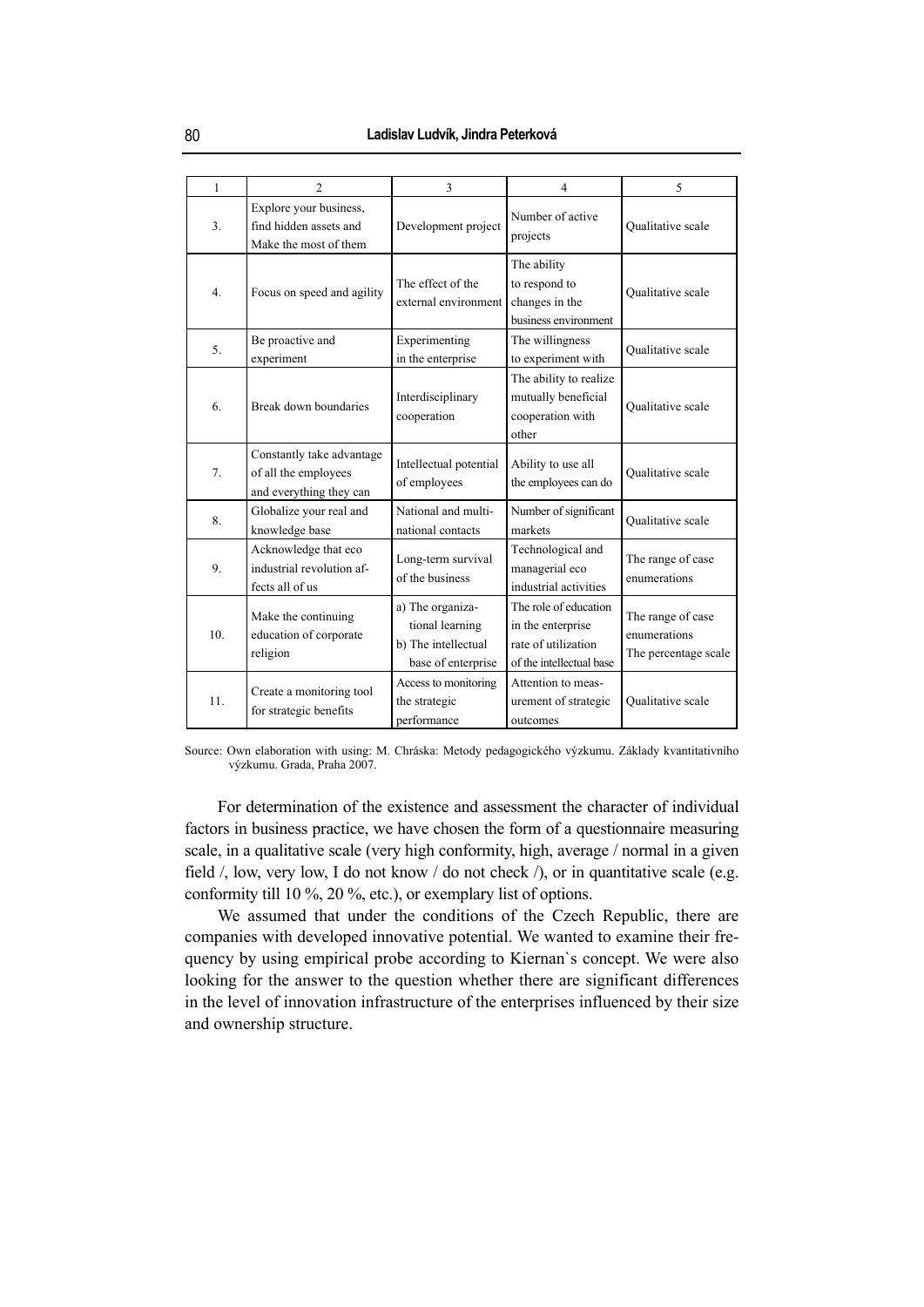#### 1.3. Preparation of the enterprises sample

number of 2224 active enterprise entities with 250 or more employees located in the Czech Republic. Data were provided to us by the Register of economic entities<sup>1</sup> of the Czech Statistical Office (CSO) – as of  $31<sup>st</sup>$  December 2011. The basic group of enterprises for realizing the probe comes out of the total

duced. They were selected only active economic entities such as nonfinancial corporations (total number was 1639 units). Furthermore, the basic group was reduced to the two largest groups of large enterprises in the CSO classification by number of employees (see Figure 1). Basic research sample thus numbered 1369 enterprises it means 85 % of all large enterprises in the Czech Republic (951 businesses in category A, 445 businesses in category B). In determining the size of the basic group the number of subjects was re-

Figure 1



Structure of large enterprises according to number of employees (as of  $31<sup>st</sup>$  December 2011)

Source: Own elaboration with using data from the Czech Statistical Office (CSO).

prises by using a random number generator. These entities were contacted in the framework of our empirical questionnaire survey. From the settled basic group there was worked out sample of 352 enterework of our empirical questionnaire survey.<br> **Questionnaire probe process**<br>
Questionnaire probe was carried out with the help of students of Faculty of

#### **1.4. Questionnaire probe process**

 $\overline{a}$  $\overline{a}$  $\overline{a}$  $\overline{a}$  $\overline{a}$ 

 $\overline{a}$ 

 $\overline{a}$  $\overline{a}$  $\overline{a}$  $\overline{a}$  $\overline{a}$ 

Economics at VSB-TU Ostrava from 25th March till 15th April 2013. Students contacted companies assigned from the sample (352 subjects). Students used telephone or cell phone for contacting the enterprises. In the case of willingness of addressed representatives an electronic questionnaire was sent to them to fill

<sup>1</sup> For clarification: on 31st December 2011 in the Czech Republic there was registered 2 703 444 economic subjects, from that number 1 461 201 were economically active. Large enterprises account for about 0,15 % of all economic active entities in the Czech Republic.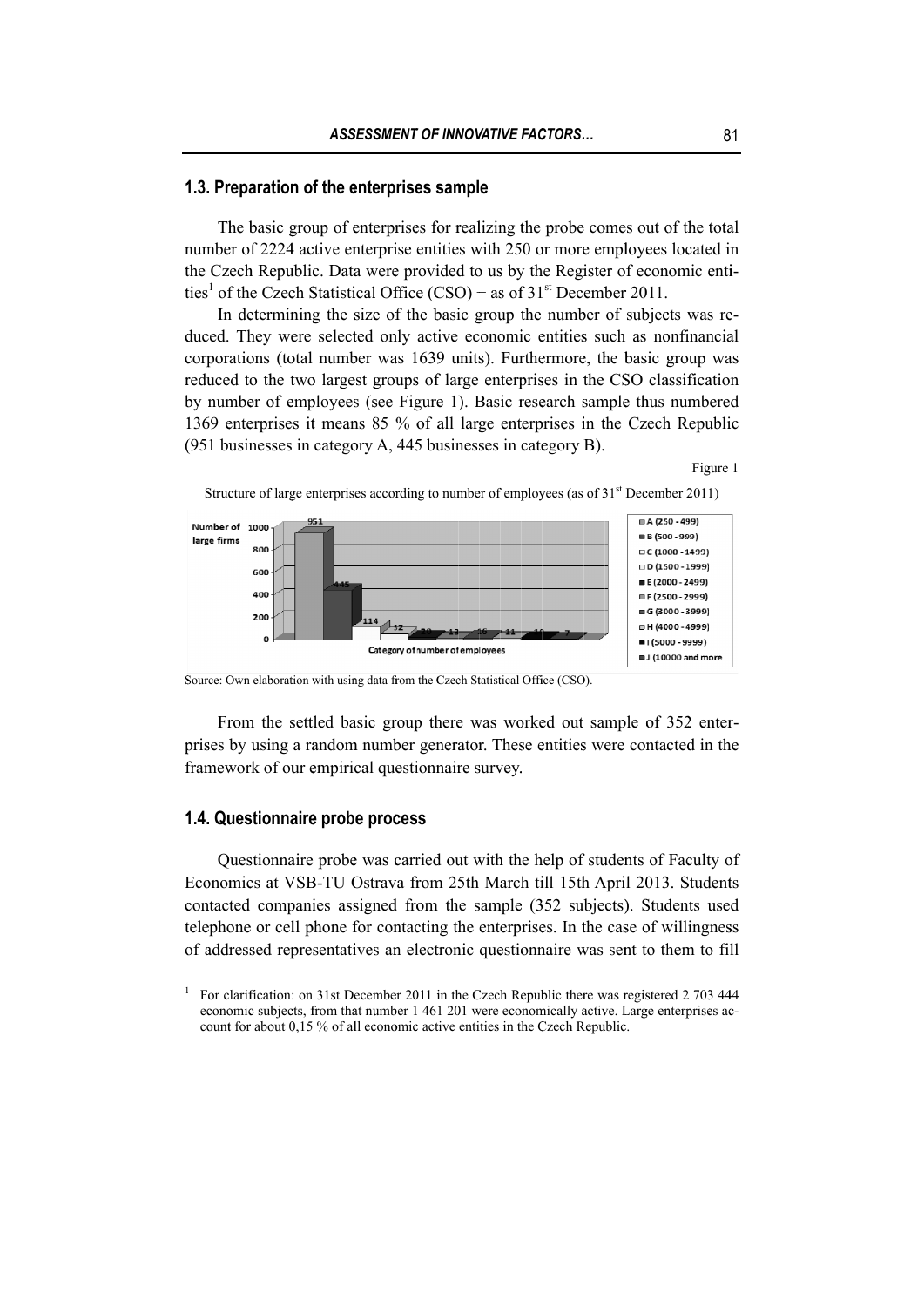in, or representatives were visited directly in the enterprise. Respondents had the option not to include the name of their enterprise or interviewer. 99 enterprises from the whole number of 352 entities were helpful to participate in questionnaire probe. These data represents our research sample.

#### **1.5. Research sample characteristics**

Research sample consists of 99 enterprises. These entities are active nonfinancial economic subjects.

The anonymity of the company. From 99 enterprises, 25 enterprises were anonymous. From 74 non-anonymous companies 60 % are from size category A (250- 499 employees), the rest of the category belongs to B category (500-999 employees).

Specialization. The majority of respondents are non-anonymous companies (61%) and according to statistical classification of economic activities NACE they belong to the group  $C$  – manufacturing, which corresponds to the distribution of the majority of enterprises in the basic file.

Respondents' position in the company. About 60% of all respondents stayed in the position of owner, director or member of top management. The remaining respondents work at other positions in the company.

Enterprises' size. Approximately 70% of the companies were from the size category of 250 till 499 employees, 30% were from the category of 500 till 999 employees. This corresponds to the size structure of enterprises basic file (the real situation in the Czech Republic).

Organizational point of view. There was about 78% proprietarily independent (holding assets) companies the remaining enterprises were dependent on headquarter. The most common were proprietarily independent companies without affiliates (45%); firms with affiliates created a group of 32%.

Ownership structure. Foreign owners fully kept 39 % of the companies. Czech owners fully owned 46% of the financial holding companies. In 6% of companies the share of Czech property owners was greater than 50%. Share less than 50% was observed in the remaining 9 % of firms. Thus, in the research sample Czech owners proprietarily controlled 52% of companies (with property ownership of more than 50%).

#### **1.6. The process and method of empirical data elaboration**

Due to the mainly qualitative research focus of the probe simpler methods of processing were preferred. The aim was, to indicate a direction for more detailed analysis and further experimental and application steps in a general framework.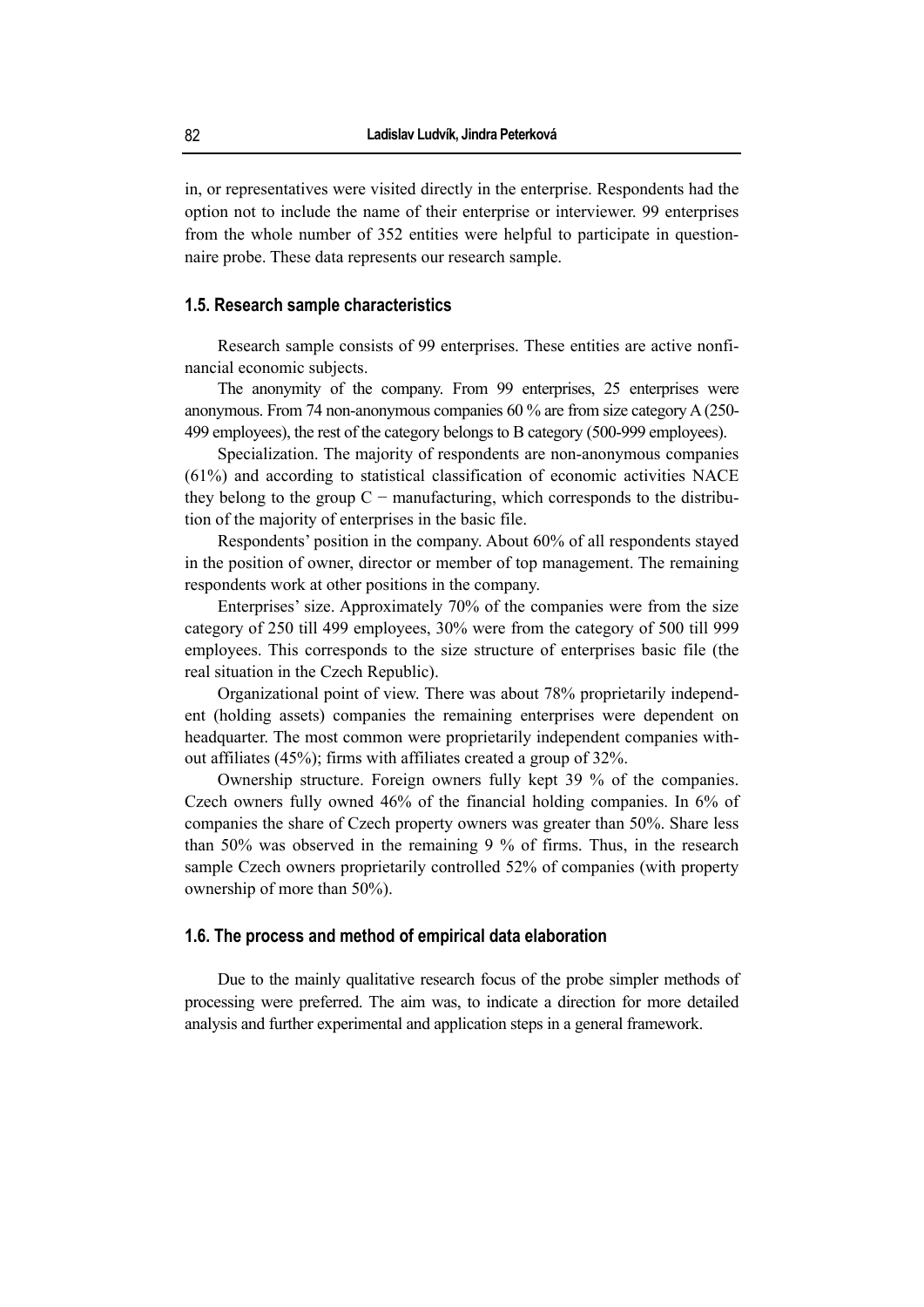Frequency of occurrence. Observed rates (in absolute terms and as a percentage) were gained for each measured innovative factor. They served as the basis for economic analysis. Table 2 at the end of the paper contains commented results.

### Table 2

| Factor<br>number | Measured aspect<br>of innovative factor                                                | Measurement result (questioning)                                                                                                                                                                                                                                                                                                                                                                                                              |  |  |  |
|------------------|----------------------------------------------------------------------------------------|-----------------------------------------------------------------------------------------------------------------------------------------------------------------------------------------------------------------------------------------------------------------------------------------------------------------------------------------------------------------------------------------------------------------------------------------------|--|--|--|
| 1                | $\mathfrak{D}$                                                                         | 3                                                                                                                                                                                                                                                                                                                                                                                                                                             |  |  |  |
| 1.               | Enterprise impact on<br>an economic branch<br>in the last 3-5 years                    | - 40% of enterprises thing that they could influence branch they do the<br>business in (mainly new standard in their branch (22%), 5-7%<br>mentioned creation of new branch, working out patents and licences,<br>changing existing branch)<br>60% of enterprises did not significantly influence their branch,<br>it means company do not care about branch development                                                                      |  |  |  |
| 2.               | Share of new products<br>and services (not<br>older than 4 years)<br>on total revenues | - 42% of enterprises have more than 30% of their revenues from new<br>products and services<br>- relatively big number of companies (17) have less than 10 $\%$ share<br>of new products or services on revenues<br>many companies were not able to answer this question and this aspect<br>is not monitored<br>- the prediction to the nearest future $(3-5 \text{ years})$ is quiet optimistic<br>(slowly increasing share of new products) |  |  |  |
| 3.               | Number of active<br>projects                                                           | - 44% of companies work on 4 or more projects<br>- 30% of companies work on more than 2-3 projects<br>- 14% of business respondents do not know about developing projects<br>or these projects are not realized in their enterprise                                                                                                                                                                                                           |  |  |  |
| 4.               | Ability to respond to<br>the changes appearing<br>in entrepreneurial<br>environment    | - 44% of companies have high level of ability to respond to changes<br>in entrepreneurial environment<br>about 47% of companies assess their ability to respond as average<br>(normal in given branch)<br>about 9% of companies have this ability low or very low                                                                                                                                                                             |  |  |  |
| 5.               | Willingness to<br>experiment                                                           | - 35% of enterprises stated high or very high tendency to experimenting<br>- 35% of companies stated average tendency to experimenting<br>- 19% of companies are under average (low or very low tendency to<br>experiment)                                                                                                                                                                                                                    |  |  |  |
| 6.               | The ability<br>to mutually beneficial<br>cooperation with the<br>others                | - 42% of business respondents evaluate their beneficial cooperation as<br>high or very high<br>- 34% of companies evaluate this ability as average<br>18% companies have low or very low ability to cooperate beneficially                                                                                                                                                                                                                    |  |  |  |
| 7.               | Ability to utilize<br>everything<br>the employees can                                  | - more than half of business respondents $(53\%)$ suppose that their<br>company can utilize own employees<br>- 40% of companies can in average way (common in particular branch)<br>utilize abilities of company's employees                                                                                                                                                                                                                  |  |  |  |

| Measurement of particular innovative factors |  |  |  |
|----------------------------------------------|--|--|--|
|----------------------------------------------|--|--|--|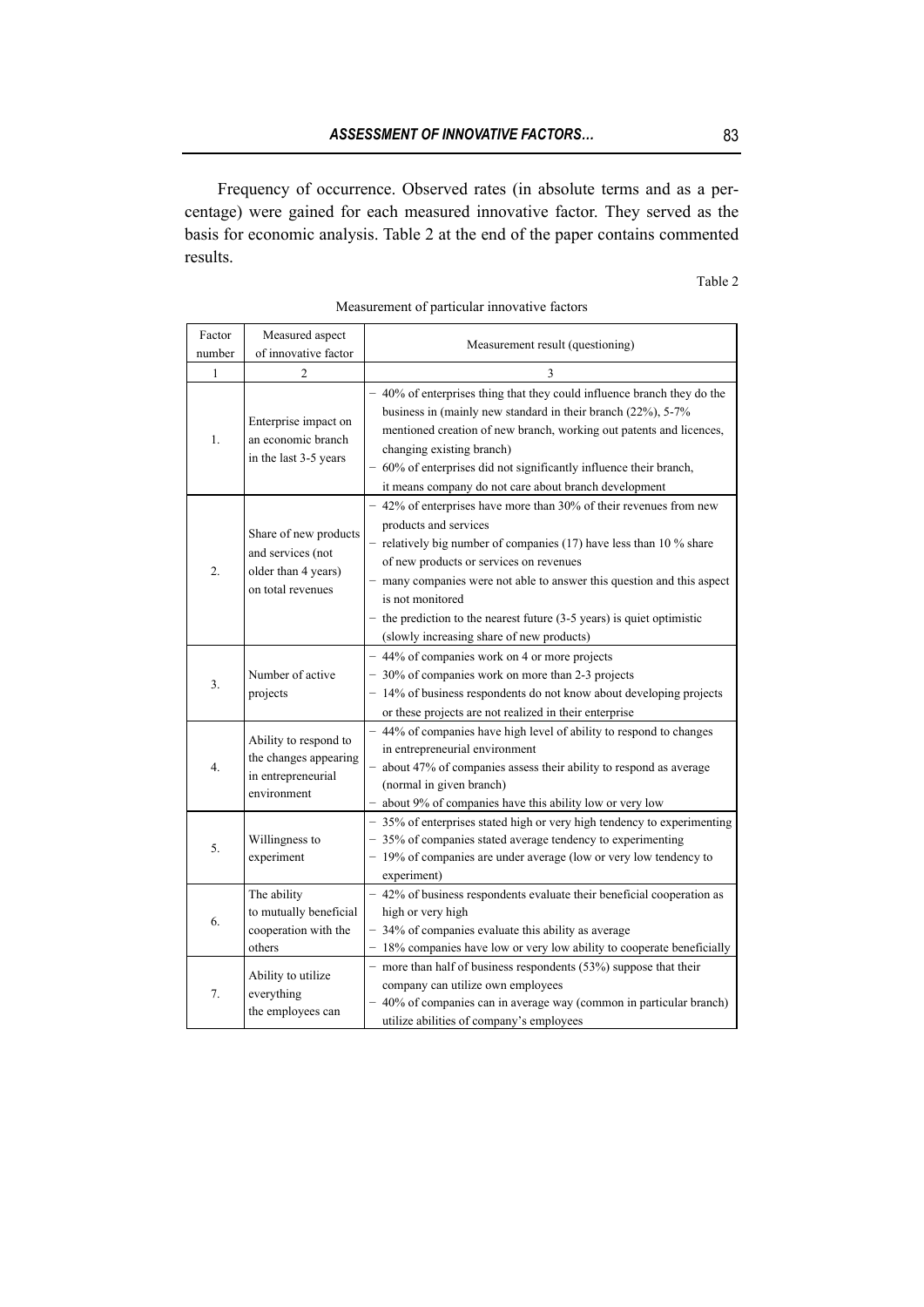| 1    | $\overline{2}$                                           | 3                                                                                                                                                                                                                                                                                                                                                                                                                                                 |  |  |  |
|------|----------------------------------------------------------|---------------------------------------------------------------------------------------------------------------------------------------------------------------------------------------------------------------------------------------------------------------------------------------------------------------------------------------------------------------------------------------------------------------------------------------------------|--|--|--|
| 8.   | Number of significant<br>markets                         | - the biggest group of companies is active at least 4 markets<br>26% of business entities realize their activities at 2 or 3 markets<br>- relatively high number of businesses were not able to answer this<br>question or these companies do not monitor mentioned factor                                                                                                                                                                        |  |  |  |
| 9.   | Technological and<br>managerial ecological<br>activities | - two thirds of firms say that they realize proactive technological and<br>managerial precaution toward environmental protection, even 27% of<br>companies claims that they are innovative and at the same time effective<br>about one third of companies do the steps in the sphere of environment<br>protection only because of the requirements coming from outside<br>(external enterprise environment) or they do not consider this question |  |  |  |
| 10a  | The role of education<br>in business                     | - 36 of companies consider education to be contributing to business<br>performance growth significantly<br>- in 55 of enterprises traditional established system of education<br>dominates<br>$-$ in the case of 9 of businesses education is limited to necessary<br>minimum or is not realized at all                                                                                                                                           |  |  |  |
| 10b. | Recognized level<br>of utilizing<br>intellectual base    | any respondent stated 100 utilizing of intellectual capital<br>30% of respondents stated that they use intellectual capital in 80%<br>- 23% of businesses use their intellectual capital from 50%<br>one third of respondents was not able to estimate the level of using<br>intellectual potential in their company                                                                                                                              |  |  |  |
| 11.  | Importance<br>of strategic results<br>measurement        | - the answers showed that in particular sample high and very high<br>importance of strategic results measurement was noticed - it means<br>about 65% of answers<br>$-$ in 30% of businesses this activity is average (common in particular<br>branch)                                                                                                                                                                                             |  |  |  |

Source: Own elaboration.

Scoring. Particular responses were individually scored in the range of 0 to 5 points. The highest level of innovation in each question was scored by 5 points. 0 points meant that respondents were not able to evaluate this factor or the factor was not checked in the company.

Reference model. It is considered as an etalon for assessing the level of implementing of individual innovation factors, respectively level to which the innovation factors are implemented in particular companies (see table 3). They also help to obtain a general picture of the level of innovation infrastructure of the whole sample of companies. Comparative reference level is always formed by the highest score that can be achieved for particular case.

Selective analysis. Analysis were realized by the assessment of possible differences in the sense of size and ownership structure of the sample of enterprises. Chi-square test was used for assessing.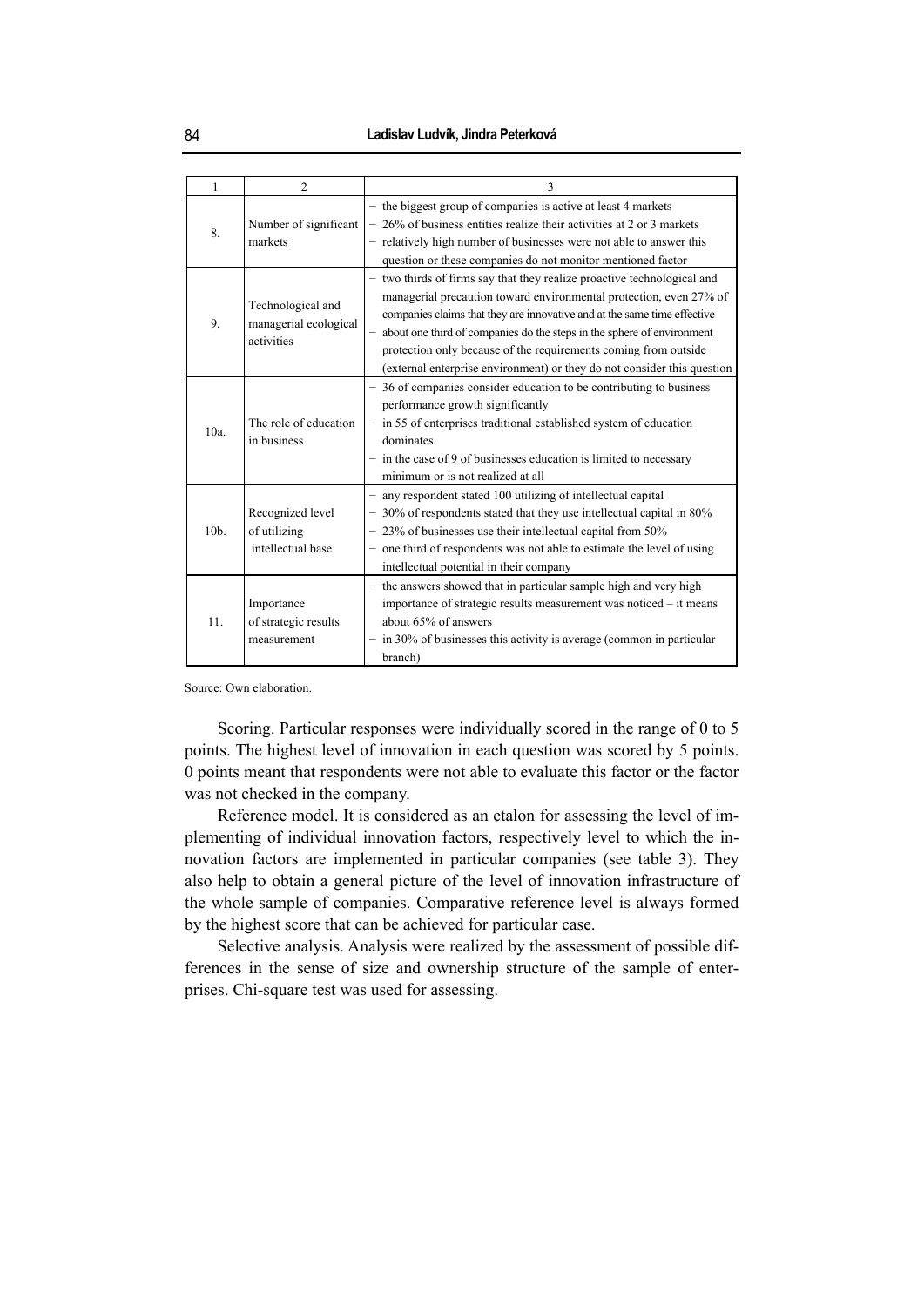Table 3

| Reference model – assesment of innovative factors |
|---------------------------------------------------|
|---------------------------------------------------|

| Level of reaching<br>reference level in % | Indication | Influence of innovative factors on company innovativeness  |  |  |
|-------------------------------------------|------------|------------------------------------------------------------|--|--|
| 100-81                                    | A          | high, almost guaranteed with a significant positive effect |  |  |
| 80-61                                     | B          | passable with some of the more progressive elements        |  |  |
| $60-41$                                   | C          | problematic, significantly manifested stagnation elements  |  |  |
| $40 - 21$<br>D                            |            | low, significantly manifested degeneration elements        |  |  |
| E<br>$20-0$                               |            | unsatisfactory, state of emergency                         |  |  |

Source: Own elaboration.

# **2. Gained findings from the research probe**

#### **2.1. From the factual point of view**

Quality of innovative factors. From comparison of assessed empirical data from 99 enterprises with reference model (see table 4) results:

- − collectively monitored enterprise sample shows passable situation of enterprise innovative infrastructure (assessment B), it means that outbalance more established forms of managing and implementing selected factors,
- − particular innovative factors (except 1) are also at B level,
- − from innovative factors of innovative infrastructure of enterprise the highest importance has approach to monitoring strategic performance of company,
- − on the other hand company's impact on branch development appeared as problematic factor (assessment D where indicators of degeneration can be observed).

Table 4

| Reference | Index                                            |      |                |      |      | Innovative factors |      |      |           |     |      | Total<br>empirical |       |
|-----------|--------------------------------------------------|------|----------------|------|------|--------------------|------|------|-----------|-----|------|--------------------|-------|
| level     |                                                  | 1    | $\overline{2}$ | 3    | 4    | 5                  | 6    |      | 8         | 9   | 10   | 11                 | level |
| 5940      | Sum of points                                    | 168  | 304            | 312  | 339  | 309                | 305  | 344  | 350       | 372 | 638  | 382                | 3823  |
| 100%      | Level of<br>reaching<br>reference<br>factor in % | 33,9 | 61.4           | 63,0 | 68.4 | 62,4               | 61,6 | 69,4 | 70.7 75.1 |     | 64.4 | 77,1               | 64,3% |
| A         | Assessment                                       | D    | В              | B    | B    | B                  | B    | B    | B         | B   | B    | B                  | B     |

Quality of innovative factors

Note: Numbers means assessed innovative factors – see table 1.

Source: Own elaboration.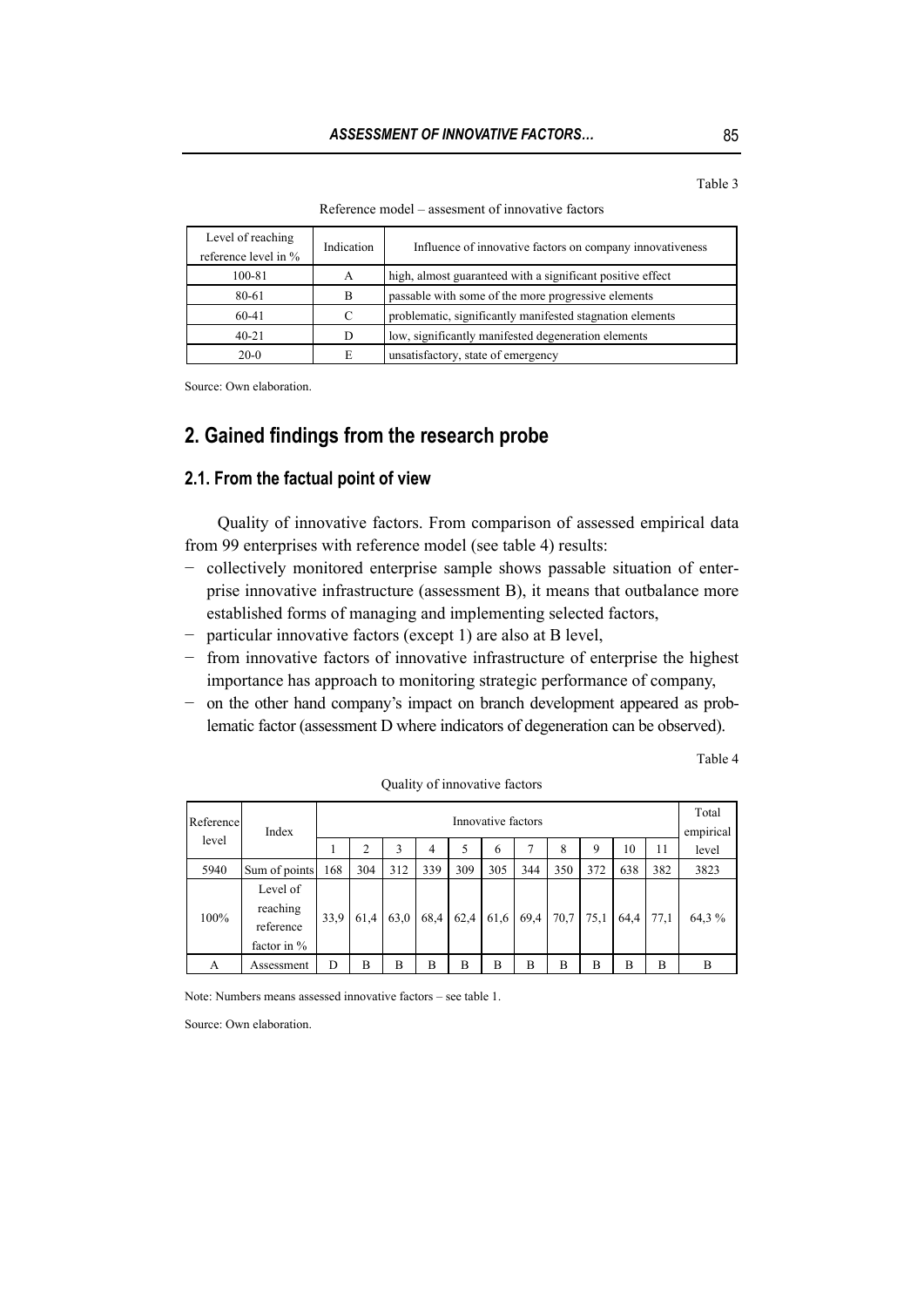Level of innovative infrastructure*.* There are differences in the case we compare innovative infrastructure of particular companies (see table 5):

- − in assessed sample there were 6 enterprises where innovative factors reached high level (assessment A); one enterprise seems to have excellent innovative infrastructure (with level of innovativeness over 90% comparing reference model),
- − the largest group of enterprises (55 entities) achieved B evaluation passable innovative infrastructure,
- − numerous group is that with 37 enterprises that were evaluated at level C and it signals significant stagnation features,
- − one enterprise was assessed at D level, which means degenerative manifests in innovative infrastructure.

Table 5

| Level of reaching reference | Enterprise frequency |        |  |  |  |
|-----------------------------|----------------------|--------|--|--|--|
| status                      | absolute             | in $%$ |  |  |  |
|                             |                      | 6,0    |  |  |  |
| в                           | 55                   | 55,6   |  |  |  |
|                             |                      | 37,4   |  |  |  |
|                             |                      |        |  |  |  |
|                             |                      | 0.0    |  |  |  |
| Sum                         | 99                   | 100,0  |  |  |  |

Enterprise clasification according to assessment of their innovative infrastructure

Source: Own elaboration.

Size structure of enterprises. There were not significant differences between size category A (enterprises with 250 till 499 employees) and category B (with 500 till 999 employees). It resulted from statistical tests of test applied in empirical data and with high probability (95%) there are not important statistical differences. Thus size structure (enterprises from A category or B category) does not influence character of company's innovative infrastructure.

Enterprise ownership structure. Statistical test pointed out important difference between enterprises owned by foreign and Czech owners in the fact that foreign owners are active on foreign markets and have more contacts. The test did not show any other differences. Ownership structure probably belongs to factors that influence direction of company's innovative infrastructure and it is important to focus on it.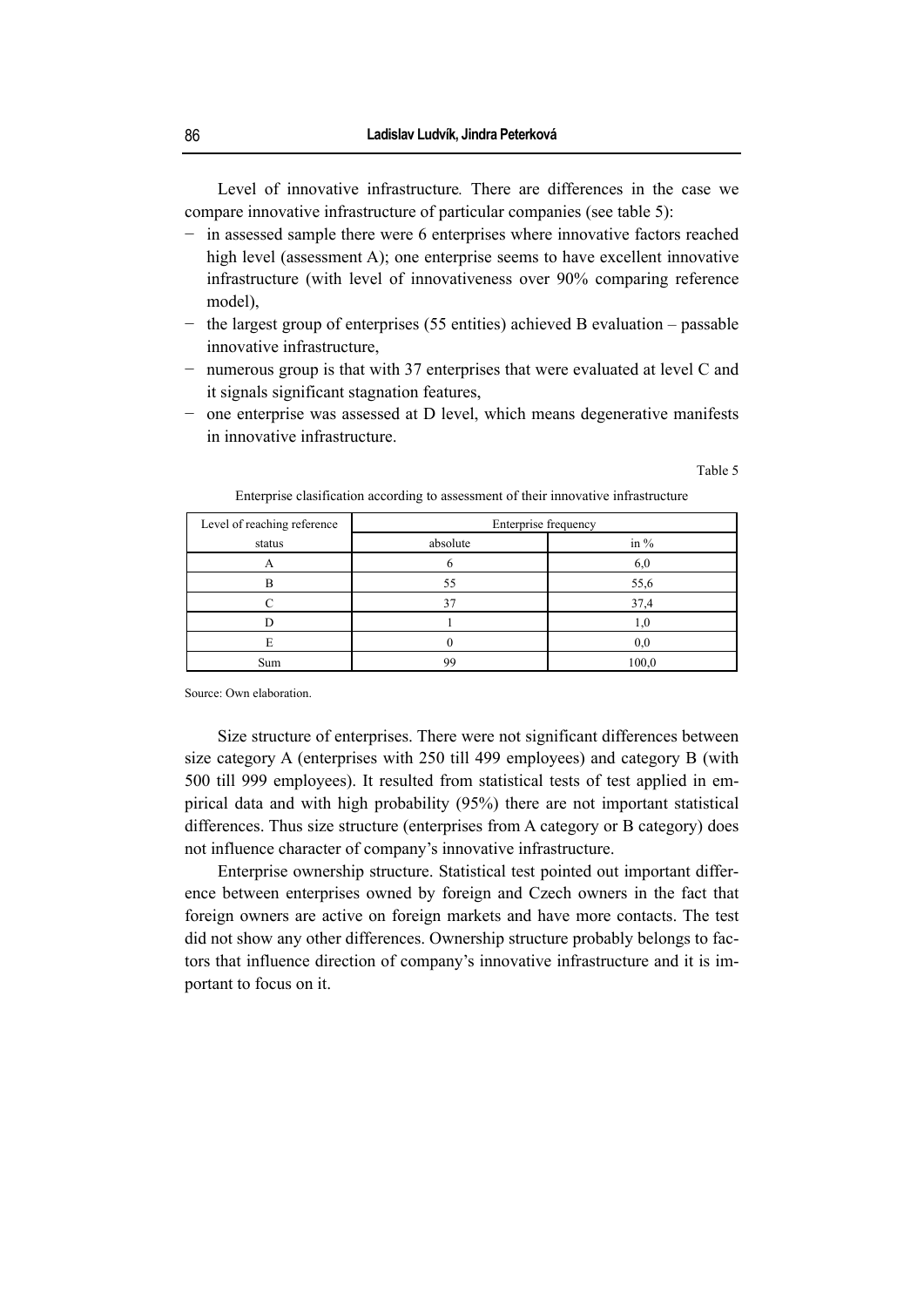#### **2.2. From the methodical point of view**

Operationality problem. This part is considered by the authors to be one of the key area in the whole research task. Kiernan shows the direction. Their concretization into the application brings the risk of loss of continuity in the decomposition. Authors consider choosing appropriate way of interception of reciprocal relationships as very important (e.g. visualizing by using hierarchical graphs, tables, matrixes, etc.). In our case table form was used (see table 1).

Measurement of innovative infrastructure level. This part of research was focused on questions of comparing innovative factors and enterprises and depth of their knowledge. Key problem was gaining relevant information. These informations are not always directly monitored or publicly available. They are very often considered to be private. That is why we kept anonymity of enterprises. We are also aware of problems in the case of comparability gathered data among enterprises. Reached data mostly reflect relative relation in selected enterprise.

Sieve for classification of innovative factors and enterprises. Creation of reference model was found out as a good method while assessing empirical data. It enables (even roughly in our case) to divide monitored sample into groups and to look for practical commands for each of them.

Verification of analytical results. Empirical data, which we worked with, had statistical character (CSO) and soft data from questionnaire probe in enterprises. That is why authors decided to objectivize analytical findings from questionnaire probe. In order to reach that publicly available data about economic performances were also used. It was mainly used for that companies that were not anonymous and reached "A" assessment for their innovative infrastructure. Hard economic data presented very good economic results. At one company we recognized that obtaining foreign contract was positive impulse.

# **Conclusion**

Empirical probe based on Kiernan conception of enterprise innovativeness brought several interesting findings. Innovations are in monitored sample of large companies in the Czech Republic still important challenge. Currently in management there are mostly observed common forms of innovative factors implementing. The question is whether it is sufficient for their further perspective and development. 2-5% of enterprises keeps stricter standard required for the level of managing innovative infrastructure. Lower level of implementing busi